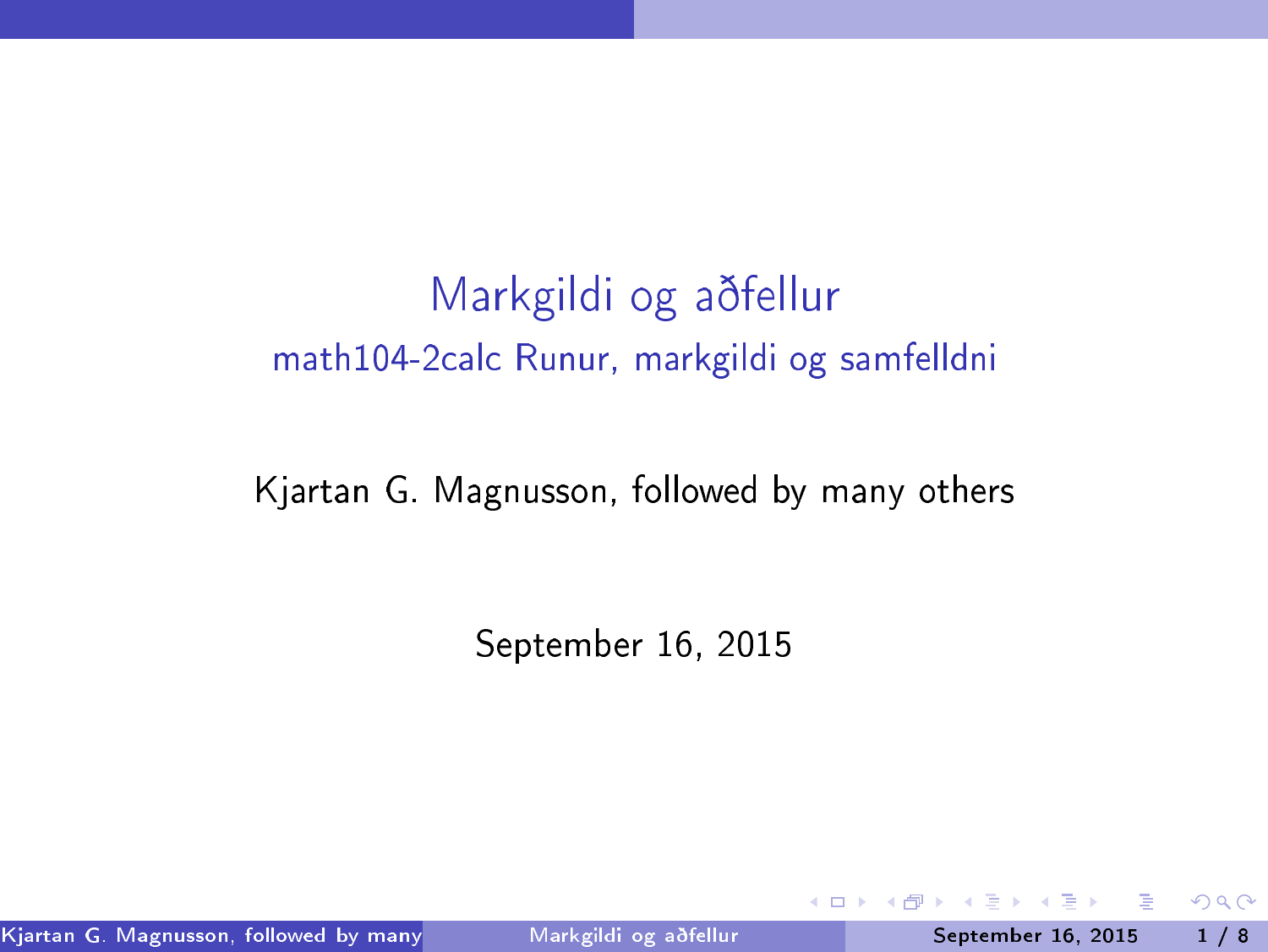# Markgildi þegar x stefnir á óendanlegt

Skilgreinum nú markgildi þegar  $x \to \pm \infty$ 

$$
\lim_{x\to\infty}f(x)=L
$$

merkir að  $\forall \epsilon > 0$  ∃ $X > 0$  þ.a. ef  $x > X$ þá gildir  $|f(x) - L| < \epsilon$ M.ö.o.  $f(x)$  nálgast L begar x vex eða: Fyrir gefna nákvæmniskröfu  $\epsilon$  má finna X þannig að  $f(x)$  er ekki fjær L en  $\epsilon$  ef  $x > X$ .

Dæmi:  
\n1 Við sjáum að e<sup>x</sup> 
$$
\rightarrow
$$
 0 þegar x  $\rightarrow$   $\infty$  og e<sup>x</sup>  $\rightarrow \infty$  þegar x  $\rightarrow \infty$   
\n2 Ef g(x) =  $\frac{1}{1+e^{-x}}$  þá gildir lim<sub>x\rightarrow-\infty</sub> g(x) = 0 og lim<sub>x\rightarrow\infty</sub> g(x) = 1  
\n3 Ef f(x) =  $\frac{ax+b}{cx+d}$  þá fæst lim<sub>x\rightarrow\infty</sub> f(x) = lim<sub>x\rightarrow\infty</sub>  $\frac{ax+b}{cx+d}$  = lim<sub>x\rightarrow\infty</sub>  $\frac{a+\frac{b}{x}}{c+\frac{d}{x}} = \frac{a}{c}$ 



<span id="page-1-0"></span> $QQ$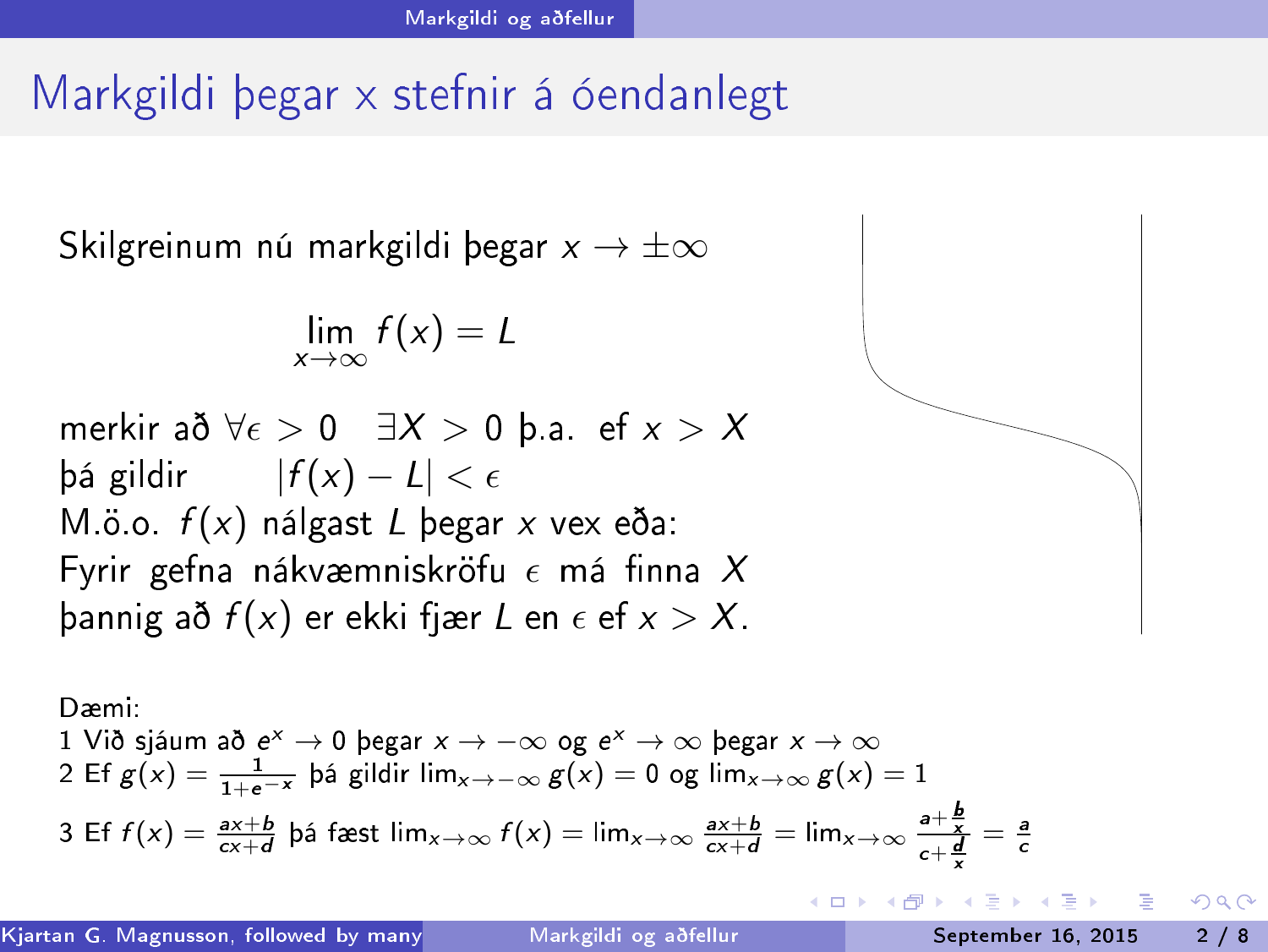## Markgildi ræðra falla

Markgildi ræðra falla þegar  $x \to \pm \infty$ :

$$
f(x) = \frac{P(x)}{Q(x)} = \frac{a_n x^n + a_{n-1} x^{n-1} + \dots + a_1 x + a_0}{b_m x^m + b_{m-1} x^{m-1} + \dots + b_1 x + b_0}
$$

**①** 
$$
n < m
$$
:

\n
$$
\lim_{x \to \infty} f(x) = \frac{0}{b_m} = 0
$$

\n**②**  $n = m$ :

\n
$$
\Rightarrow \lim_{x \to \infty} f(x) = \frac{a_n}{b_n}
$$

\n**③**  $n > m$ 

\n
$$
\lim_{x \to \infty} f(x) = \pm \infty
$$

÷.

<span id="page-2-0"></span> $298$ 

 $(1,1)$   $(1,1)$   $(1,1)$   $(1,1)$   $(1,1)$   $(1,1)$   $(1,1)$   $(1,1)$   $(1,1)$   $(1,1)$   $(1,1)$   $(1,1)$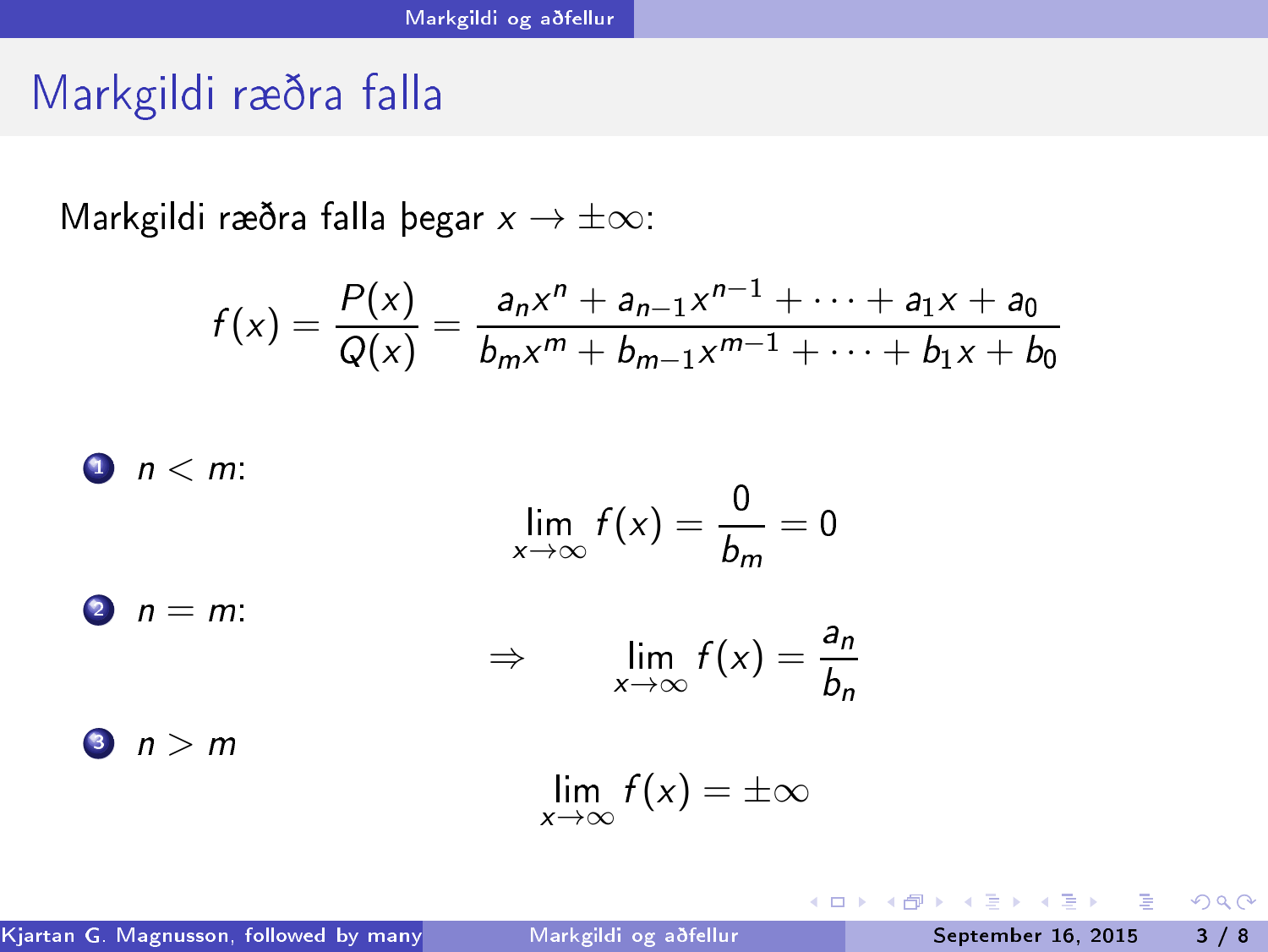# Óendanlegt markgildi

$$
\lim_{x\to x_0}f(x)=\infty
$$

merkir:

 $\forall B > 0$ ,  $\exists \delta(B)$  (b.e.  $\delta$  er fall af B) b.a.  $0 < |x - x_0| < \delta$   $\Rightarrow$   $f(x) > B$  $\lim_{x \to x_0} f(x) = -\infty$ 

 $\forall B > 0$  ∃ $\delta$  þ.a.

 $0 < |x - x_0| < \delta$   $\Rightarrow$   $f(x) < -B$ 

<span id="page-3-0"></span>K ロ > K d > K 글 > K 글 > L 글 → O Q O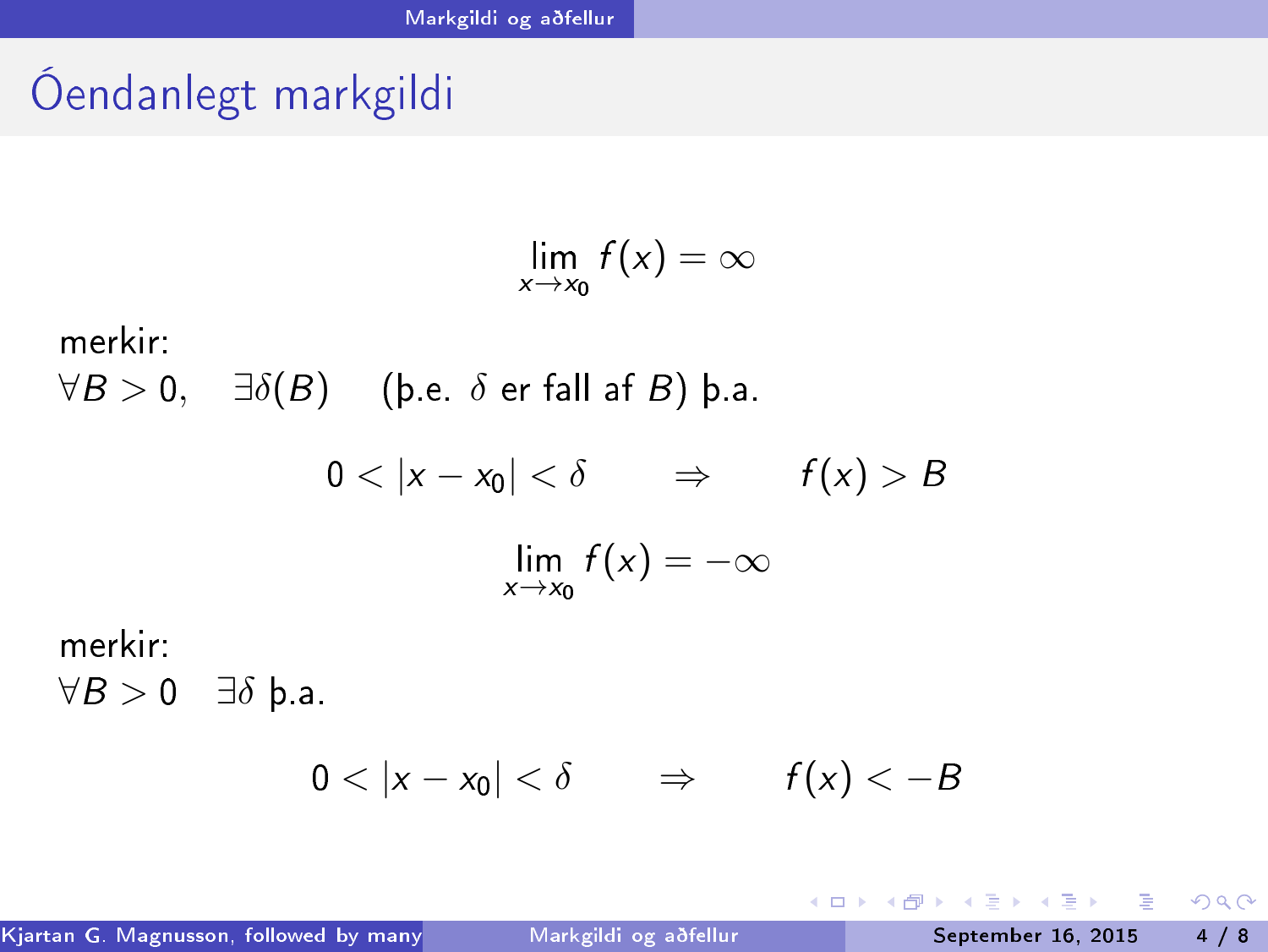## Lárétt aðfella

$$
y = b \text{ er lárétt aðfella ef}
$$
  

$$
\lim_{x \to \infty} f(x) = b \text{ eða } \lim_{x \to -\infty} f(x) = b
$$

Dæmi y = 1 og y = −1 eru láréttar aðfellur fallsins

$$
f(x)=\frac{x^3}{|x^3|+1}
$$



÷,

<span id="page-4-0"></span> $298$ 

キロメ オ部メ オミメ オミメ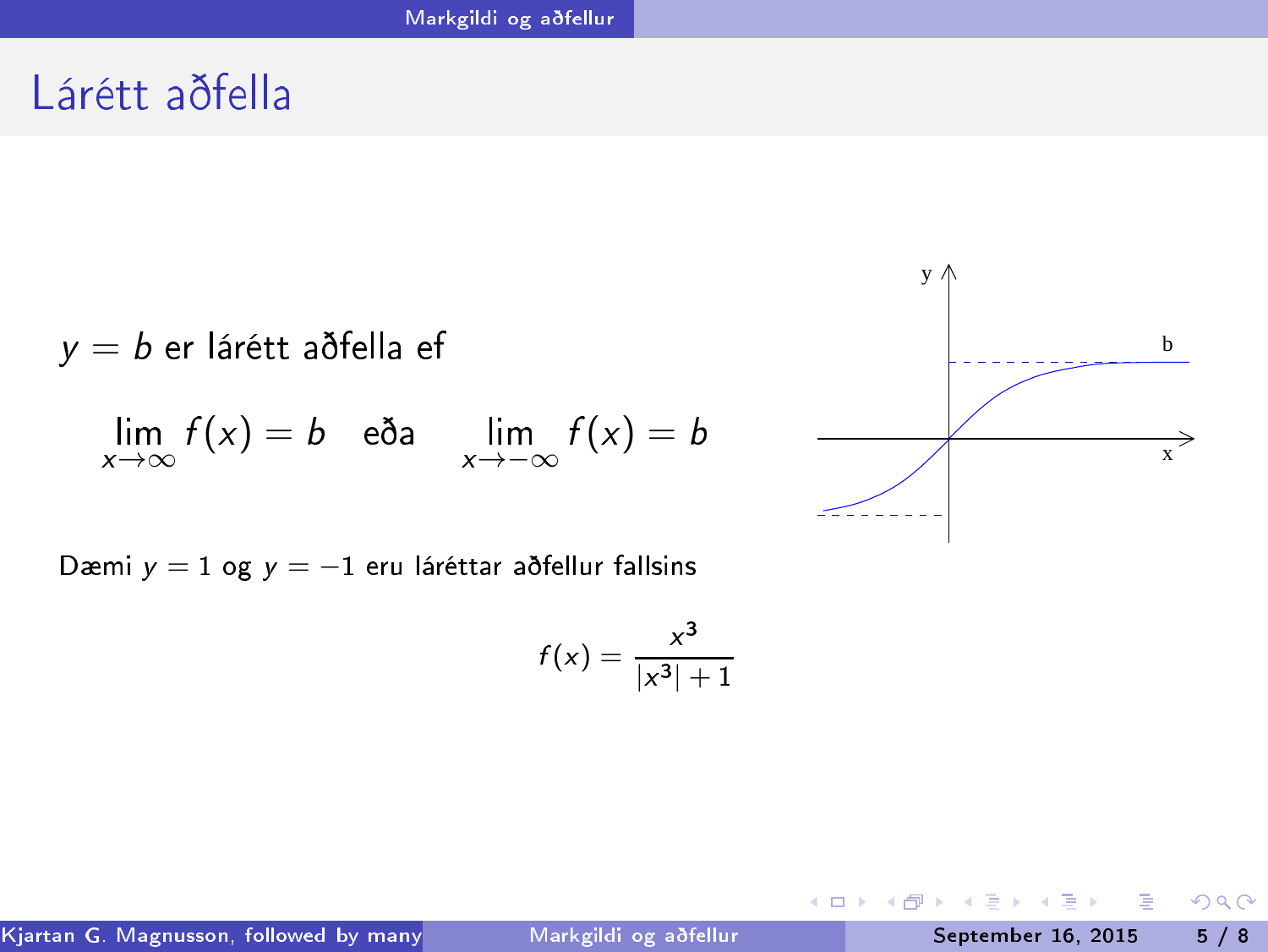### Lóðrétt aðfella



 $y = 1/x$  hefur lóðrétta að aðfellu.

э

<span id="page-5-0"></span> $298$ 

医间隙 医间

s.

4 D F ∢●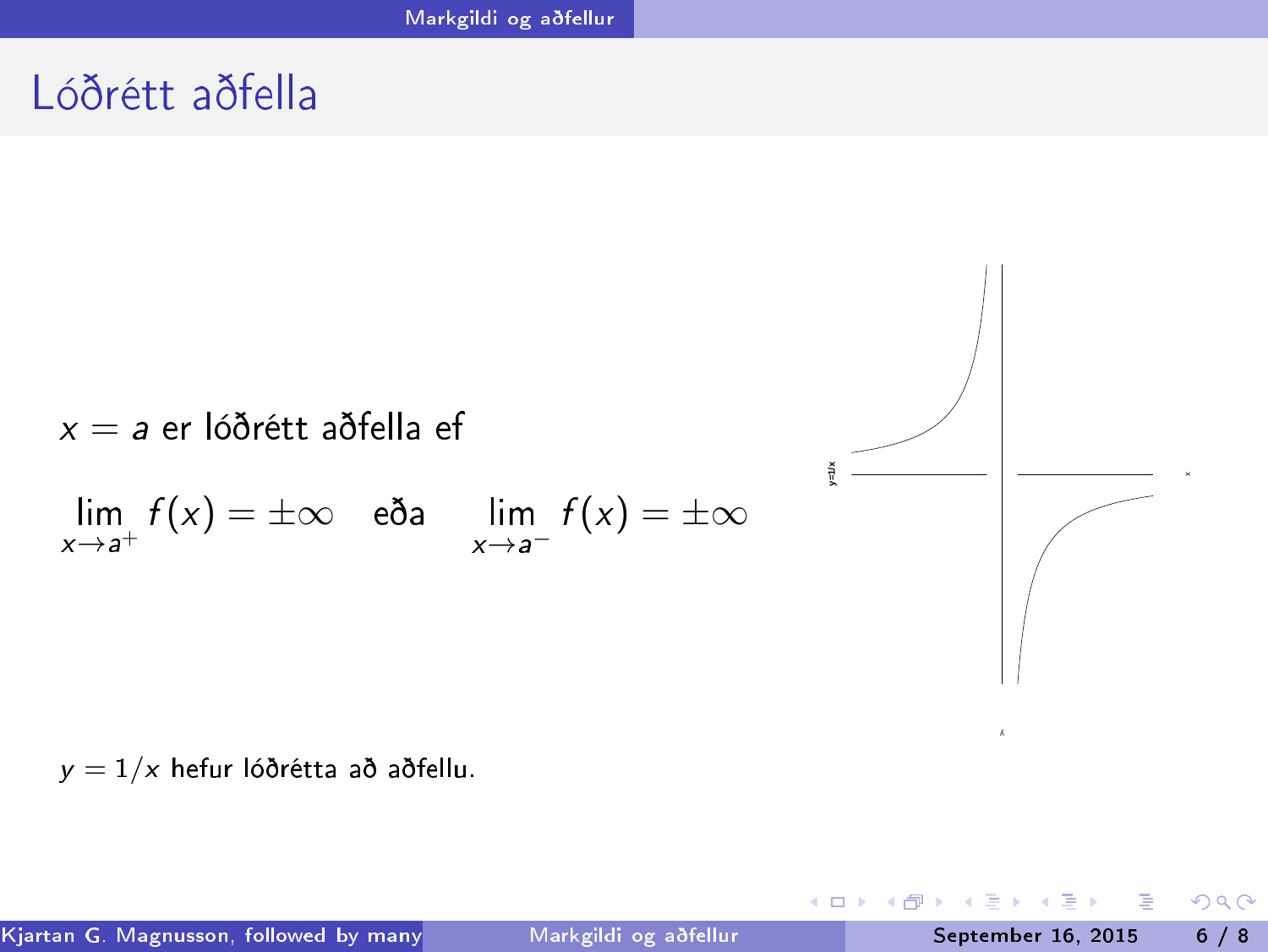#### Að haga sér eins

Við segjum að tvö föll f og  $g$  , hagi sér eins begar x er stórt" ef

$$
\lim_{x \to \infty} \frac{f(x)}{g(x)} = 1
$$

Hliðstætt fyrir lim<sub>x→−∞</sub>  $\frac{f(x)}{g(x)} = 1$ . Ritum  $f(x) \sim g(x)$ . Almennt mikilvægt hugtak-sbr tölvunarfræði. Dæmi:  $f(x) = x^3 + ax^2 + bx + c$  hagar sér eins og  $g(x) = x^3$  fyrir stór x Dæmi:  $f(x) = e^x + x^2$  hagar sér eins og  $g(x) = e^x$  þegar  $x \to \infty$  því

$$
\frac{f(x)}{g(x)} = \frac{e^x + x^2}{e^x} = 1 + x^2 e^{-x} \to 1 \quad \text{þegar } x \to \infty \quad \text{(sjá síðar)}.
$$

Kjartan G. Magnusson, followed by many other [Markgildi](#page-0-0) og aðfellur September 16, 2015 - 7 / 8

<span id="page-6-0"></span> $2980$ 

ミドマミド